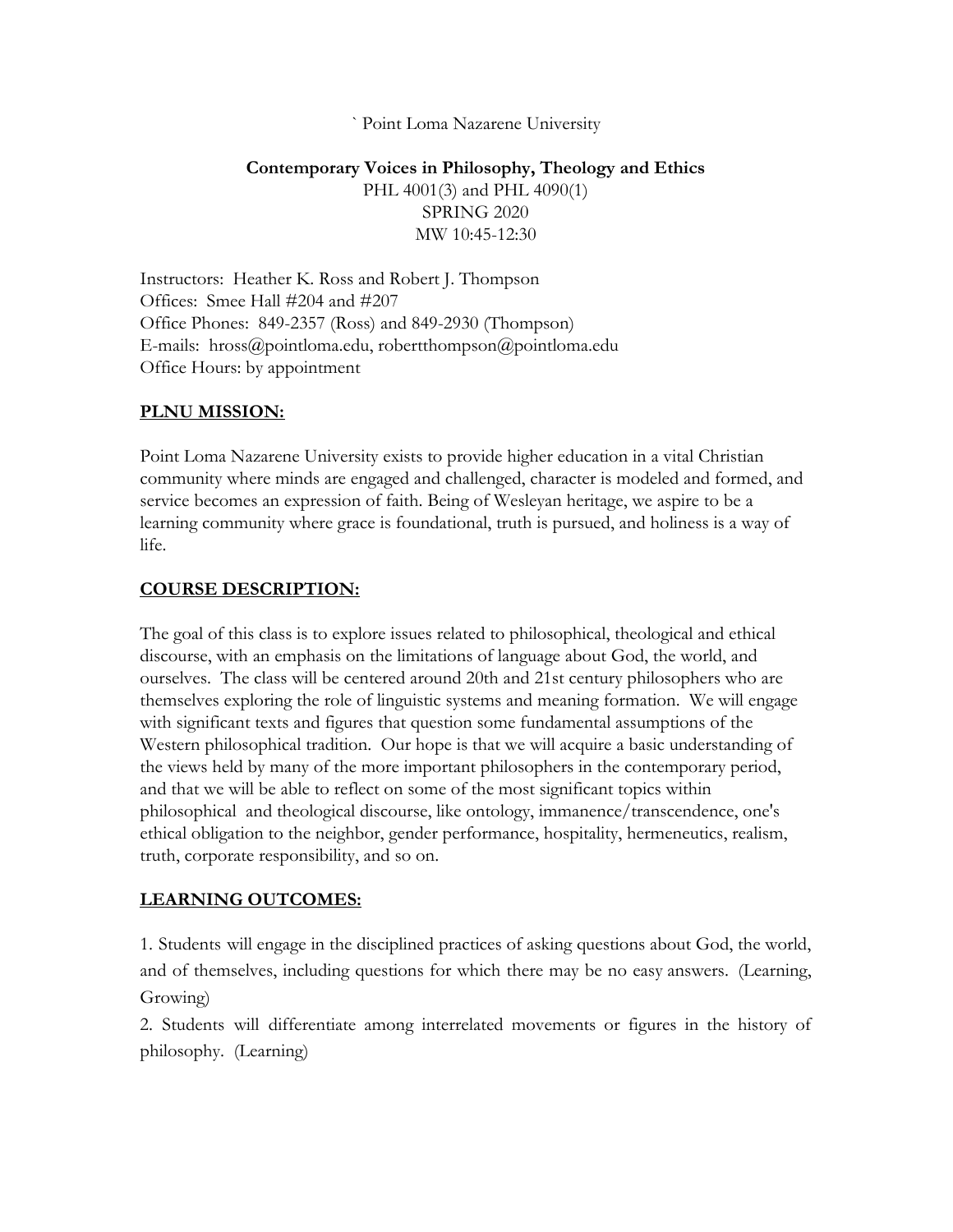3. Students will evaluate the strengths and weaknesses of human reasoning or experience to provide adequate accounts of significant issues that relate to our human condition, the world, ethics and Christian life. (Learning, Growing, Serving)

# **COURSE OBJECTIVES:**

1. To study  $20<sup>th</sup>$  and  $21$ st century themes out of the context of western philosophy and to critically reflect upon those trajectories of thought that arise out of and respond to the philosophical work of the Western philosophical tradition as a whole.

2. To examine the philosophical impact of *temporality,* understood with a gaze toward the future.

3. To examine the philosophical significance of *language* to metaphysical and epistemological engagement.

4. To study historically significant figures in the history of philosophy in order to enrich our engagement with the discourse within western philosophy.

5. To reconsider the term 'philosophy' in light of these thinkers.

6. To read some really good but difficult texts that question some 'fundamental' assumptions of the Western philosophical tradition.

7. To acquire a basic understanding of the views held by many of the more important philosophers in the contemporary period, as well as the primary philosophical movements, and major themes that make up the intellectual climate of that period.

8. To critically engage the philosophers of the contemporary period and evaluate their views and the impact of their views on contemporary thought and culture.

9. To study and critically evaluate the relationship between discourse, theology and human thought.

10. To wait in hopeful anticipation for that *impossible possibility*…

# **ACADEMIC ACCOMMODATIONS:**

Please see us in order to discuss any accommodations you may need. All students are expected to meet the minimum standards for this course as set forth by the instructor. Students with learning disabilities who may need accommodations should first discuss options and services with the Academic Support Center (ASC) during the first two weeks of the semester. Approved documentation must be provided by the student and placed on file in the ASC prior to the beginning of the semester. If you have a diagnosed disability, please contact PLNU's Disability Resource Center (DRC) within the first two weeks of class to demonstrate need and to register for accommodation by phone at 619-849-2486 or by e-mail at DRC@pointloma.edu. Se[e](http://www.pointloma.edu/experience/offices/administrative-offices/academic-advising-office/disability-resource-center) [Disability Resource Center](http://www.pointloma.edu/experience/offices/administrative-offices/academic-advising-office/disability-resource-center) for additional information.

# **INCLUSIVE LANGUAGE**:

The School of Theology and Christian Ministry is committed to the equality of women and men. Recognizing that people have often used the English language in ways that imply the exclusion or inferiority of women, the school urges students, faculty, and staff to avoid sexist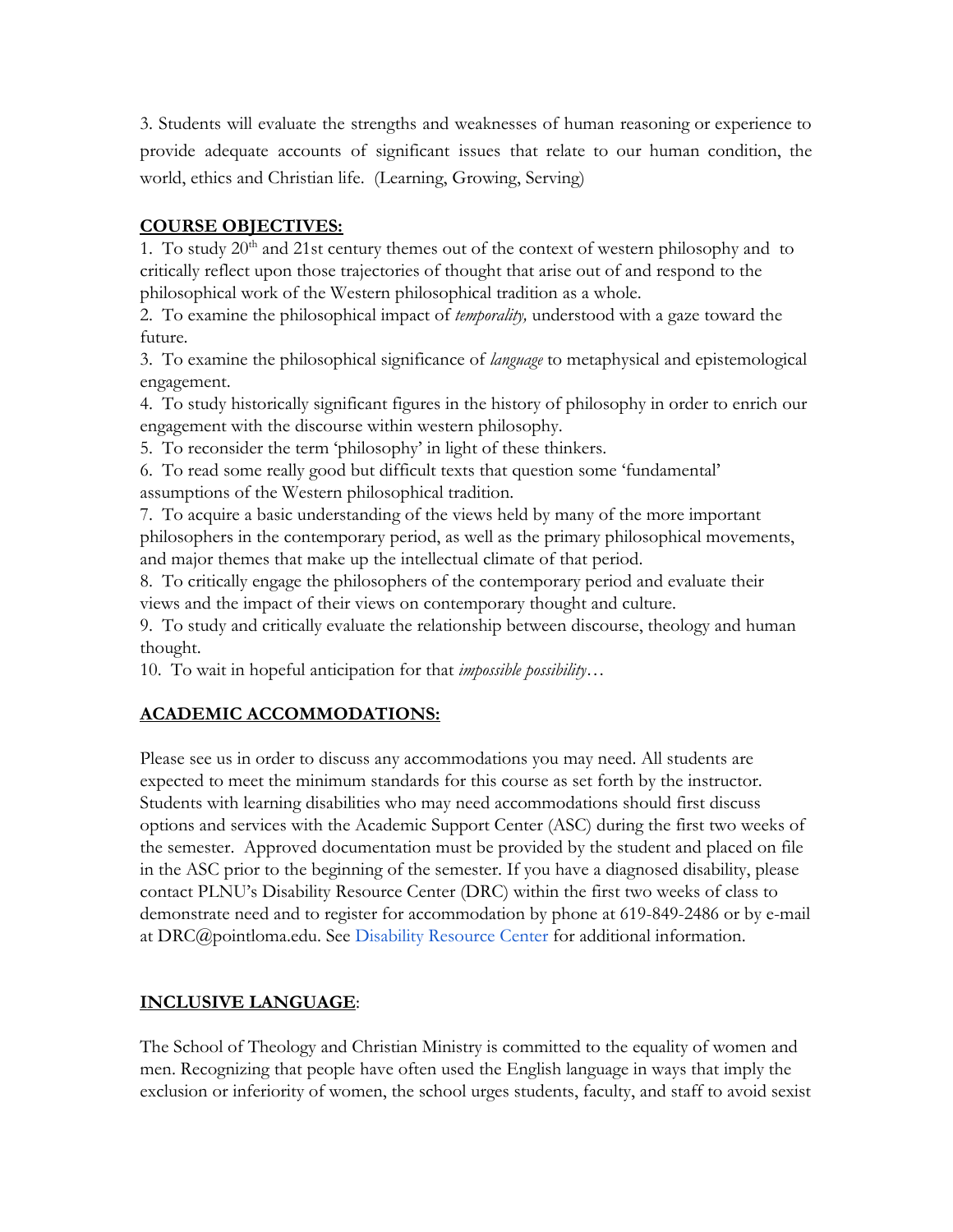language in public discourse, in classroom discussion, and in their writings. Thus, terms like "man" or "mankind" or the pronoun "he," should not be used to refer to all humans. Instead "people," "humanity," "humans," and "he or she" better acknowledge women as full persons.

### **DISCRIMINATION/HARASSMENT:**

Discrimination or harassment related to race, gender, ethnicity, sexual identity or orientation, differences in ability, religious choice, or any other type of behavior that dehumanizes human beings or dismisses difference, is not conducive to a good learning environment and is harmful to human vitality and healthy community. These behaviors will not be tolerated. We encourage all students to be open to any honest, respectful, and tactful discussion of issues that might arise in the context of our learning.

### **TEXTBOOKS**:

1. Wittgenstein, Ludwig, *Tractatus Logico-Philosophicus* (C.K. Ogden trans.) ISBN-13: 978-0486404455 or ISBN-10: 0486404455

2. Heidegger, Martin, *Being and Time* (Stambaugh trans) ISBN-10: 1438432762 or ISBN-13: 978-1438432762

3. Heidegger, Martin, *Basic Writings* ISBN -978-0060-637637

4.. Wittgenstein, Ludwig, *Philosophical Investigations* (G.E.M. Anscombe trans.), ISBN-10: 1405159286 or ISBN-13: 978-1405159289

5. Wittgenstein, Ludwig, *On Certainty*, (G.E.M. Anscombe and G.H. von Wright, trans.) ISBN: 0-06-131686-5

6.. Levinas, Emmanuel, *Totality and Infinity* ISBN-10: 0820702455

# **PROCEDURE/REQUIREMENTS**:

The format of the class will be seminar style. It will be team-taught by Rob Thompson and Heather Ross. Both of us will be present each day for the class discussion unless one of us has lost her or his voice. There will be class presentations by students, small and large writing assignments and two exams--one written and one oral. In order to take the class you must register for both PHL 4001 (3 units) and PHL 4090 (1 unit).

1. We will be reading from some of the most significant **texts** in the history of western thought. You must be reading the edition of these texts indicated above. It is vitally important that you become acquainted with the material in order that you get a feel for not simply what the writer says, but how she or he makes you think. We want you to be thoughtful and critical of what each of the thinkers writes, as well as of what we say in class.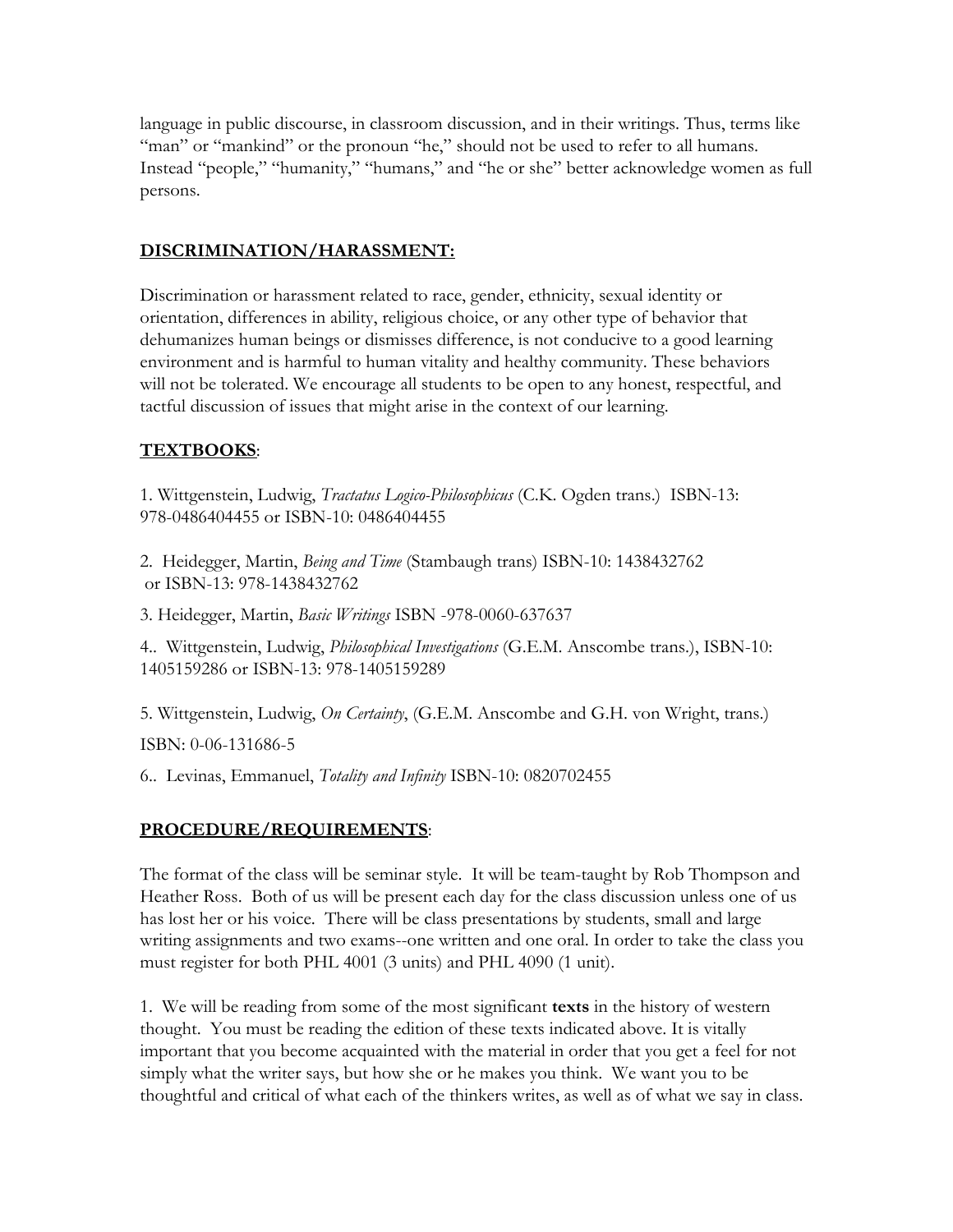A significant portion of your grade will be based upon the amount of reading you do. You will be asked to give a verbal report each day on your **reading** progress (scale of 0-10). For example, an 8.5 means that you read carefully and thought about carefully 85% of the assigned reading for that day.

2. Regular and punctual **attendance** is required for the full benefit of this class. If you are late, it is your responsibility to see one of us after class in order that your attendance may be recorded. Any three tardies will be recorded as one absence. Dialogue tends to spawn new ideas and creativity, so discussion will also be extremely important. Therefore, *each* student will be expected to enter into class discussion. The extent to which this occurs, along with attendance will be considered in your final grade. *You cannot pass the class* if you miss more than three weeks of class (six sessions). See the catalogue.

3. There will be one **paper proposal/bibliographic assignment**--the topic will be due initially March 4th and the final proposal/bibliographic assignment will be due March 23rd. The purpose of the latter is to familiarize you with our library's database holdings in philosophy -specifically journal articles -and standard methods of philosophical research. We will be spending one class session in the library in preparation for this assignment (March 4th--meet outside Ryan Library). For this assignment, you must provide three bibliographic references -complete with abstracts -to full text journal articles, including the database in which you found each article. The articles themselves should be related to your research proposal figure for the final term paper (see section 4 below), which is included in this assignment. In other words, the bibliographic assignment should be related to this paper and specifically to the figure you will be focusing on from the latter half of the semester (neither Wittgenstein or Heidegger). If it turns out that no abstract is provided by the database, you must provide your own brief summary. No more than a paragraph is required in this case. You will also need to present a final paper proposal, complete with a thesis statement and paragraph explaining your project, to us as a part of this assignment. Note: While important, secondary source research should never be used in lieu of careful engagement with primary sources. Careful scrutiny of the primary text(s) is always the first step in serious philosophical research.

4. The **final paper** is due Friday, May 1st at noon –Smee Hall mailboxes (15 pages). The paper will be a summative project. It will be your responsibility to come up with a paper topic. It will make use of the research and reading you have done all semester. You will need to choose either Ludwig Wittgenstein or Martin Heidegger (or both) as a focus for your paper. In addition, you must choose another figure on which to focus from the material we will cover after the mid-term. This figure must be integral to your project. This second figure will be the object of study for your bibliographic assignment mentioned above (section 3). In partial preparation for your final paper, you will make use of the research accomplished with your **library/bibliographical work assignment**. You will need to present a first-draft thesis statement/paper proposal to us (March 4th) as a part of your bibliographic assignment (see above). The final proposal will be due March 23rd and must include an explicit thesis statement. You will be required to work on at least two drafts of your papers throughout the end of the semester. The first draft will be due April 8th. Your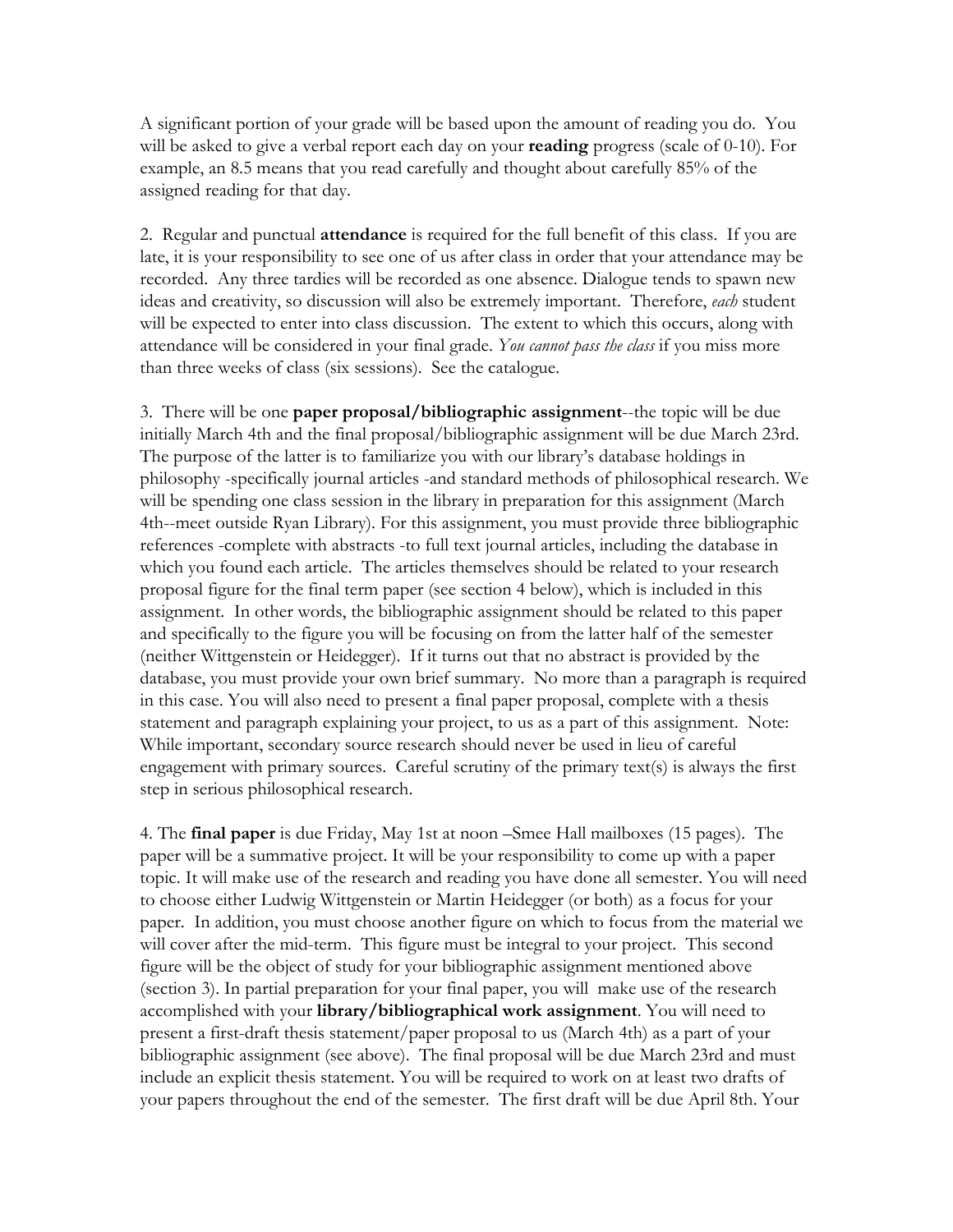peer reviewer will return your drafts with comments to you by April 15th. Your final draft will then be due May 1st. The papers are formal and will need to include formal citation (any manual of style is acceptable). Plagiarism will not be tolerated and will result in either zero credit for the assignment(s) and minimally a full grade reduction for the class or failure of the course (this is up to our discretion). Both will result in a letter to the Provost to be placed in your academic record.

5. Throughout the term each of you will do one in-class **presentation**. Please provide around a 150-200 word general introduction to the work to be covered for that day. This should be in your own words. If it is the first day discussing a figure, there should be general philosophical introduction to the figure covered during that session. You should make general reference to the reading for the day. Let us know what to expect from your presentation. It may include cultural analyses elucidating the time period surrounding the figure/work. The presentation should mainly be an outline of the text for the day. The person presenting should have in mind teaching the material and facilitating discussion at a seminar level and for the time allotted for the material. Students must provide an outline and bibliography for *each member of the class* and should provide a complete copy of their presentation outline and notes to both Heather and Rob prior to the start of class. via Google Docs. You should reference 10-12 significant portions of the text to be covered in class. You must provide a detailed list of quotations and bibliographic citation/reference for each member of the class (be discerning in your use of sources). Please also include a picture that has not been used by prior presenters. We expect you to be lively and engaged with the work you are presenting. If you are interested, we will be interested. We expect you to be(come) generally familiar with the figure's work. You must have the same edition of the material as the class as a whole (see ISBNs listed above). (NB: the goal is both to move through the salient elements of the reading for the day and to engage in critical discussion on the reading, so the presentations should reflect an effort to accomplish both elements.)

6. There will be **two exams**. The mid-term will be written (essay and matching) and the final will be a combination of matching and group oral examination. The oral portion will include an extended group oral dialogue preceded by a matching portion. The first exam will be the length of the class period (March 18th). The second exam will be approximately 2 1/2 hours (the final exam period). The final exam is Wednesday, May the 6th at 10:30-1:00.

7. We will require you to do **daily small group discussions** each class session in preparation for our larger class wide discussion. Before each class (prior to 10:45 a.m.) you will prepare a question for discussion from the text for the day. You will submit/share your question and the page # of the text you are referencing with Rob and Heather via Google Docs. This will have the title PHL 4001 Question Your Name (first and Last). You will add to the same document all semester long. Docs will show the time of submission. You will work through your group questions together each day for about 20 minutes.

8. The **grades** are based on all of these mentioned assignments. All outside assignments are due at the beginning of class. We will not accept late work. We will give no make-up exams unless you have an excused absence AND have notified either of us in advance. All make-up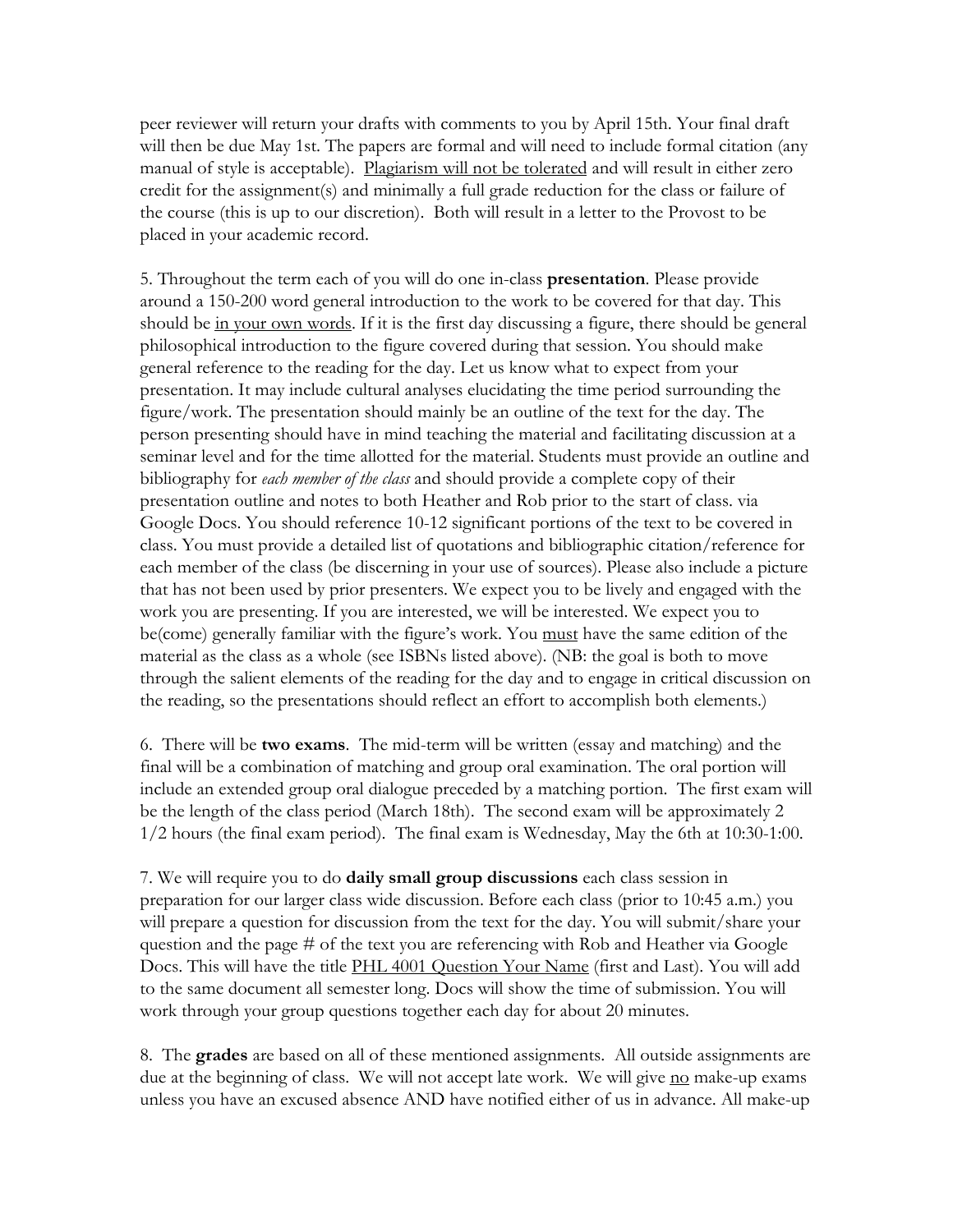exams must be taken within one week of the exam. Do not expect to be able to make-up the exam unless one of us has written or spoken this to you explicitly.

| Reading                  | 15%    |
|--------------------------|--------|
| Jennings Response        | $2\%$  |
| Daily Question           | $5\%$  |
| Bibliographic Assignment | $4\%$  |
| Presentation             | $12\%$ |
| Written Mid-term         | 20%    |
| Final Paper              | $22\%$ |
| Oral and Matching Final  | 20%    |
| <b>TOTAL</b>             | 100%   |

| 100-94% A     | 79-77% C+     | $63-60\%$ D- |  |
|---------------|---------------|--------------|--|
| $93-90\%$ A-  | 76-74% C      | $59-0\%$ F   |  |
| $89-87\%$ B+  | 73-70% C-     |              |  |
| $86 - 84\%$ B | $69-67\%$ D+  |              |  |
| $83-80\%$ B-  | $66 - 64\%$ D |              |  |

### **PLNU POLICIES:**

# **FINAL EXAMINATION POLICY:**

Successful completion of this class requires taking the final examination on its scheduled day. The final examination schedule is posted on the [Class Schedules](http://www.pointloma.edu/experience/academics/class-schedules) site. No requests for early examinations or alternative days will be approved.

# **PLNU COPYRIGHT POLICY:**

Point Loma Nazarene University, as a non-profit educational institution, is entitled by law to use materials protected by the US Copyright Act for classroom education. Any use of those materials outside the class may violate the law.

# **PLNU ACADEMIC HONESTY POLICY:**

Students should demonstrate academic honesty by doing original work and by giving appropriate credit to the ideas of others. Academic dishonesty is the act of presenting information, ideas, and/or concepts as one's own when in reality they are the results of another person's creativity and effort. A faculty member who believes a situation involving academic dishonesty has been detected may assign a failing grade for that assignment or examination, or, depending on the seriousness of the offense, for the course. Faculty should follow and students may appeal using the procedure in the university Catalog. See [Academic](http://catalog.pointloma.edu/content.php?catoid=18&navoid=1278) [Policies](http://catalog.pointloma.edu/content.php?catoid=18&navoid=1278) for definitions of kinds of academic dishonesty and for further policy information.

# **PLNU ATTENDANCE AND PARTICIPATION POLICY:**

Regular and punctual attendance at all classes is considered essential to optimum academic achievement. If the student is absent from more than 10 percent of class meetings, the